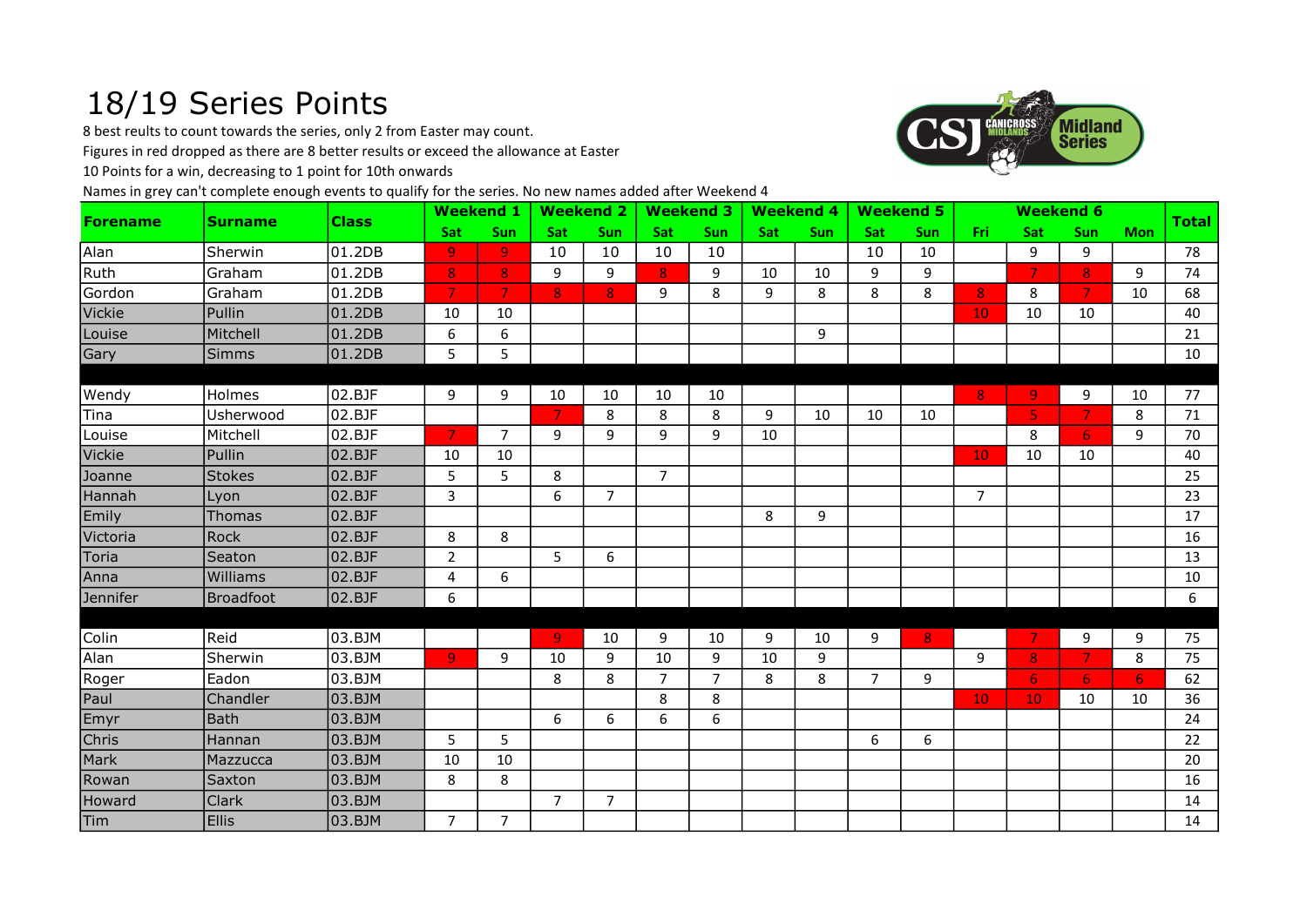|                          | <b>Surname</b>   | <b>Class</b> |                         | <b>Weekend 1</b> |                | <b>Weekend 2</b> |                | <b>Weekend 3</b> |                | <b>Weekend 4</b> |            | <b>Weekend 5</b> |                |                         | <b>Weekend 6</b>        |                |                 |
|--------------------------|------------------|--------------|-------------------------|------------------|----------------|------------------|----------------|------------------|----------------|------------------|------------|------------------|----------------|-------------------------|-------------------------|----------------|-----------------|
| <b>Forename</b>          |                  |              | Sat                     | Sun              | <b>Sat</b>     | Sun              | Sat            | Sun              | Sat            | Sun              | <b>Sat</b> | Sun              | Fri            | Sat                     | Sun                     | <b>Mon</b>     | <b>Total</b>    |
| Mike                     | Walker           | 03.BJM       | 6                       | 6                |                |                  |                |                  |                |                  |            |                  |                |                         |                         |                | 12              |
| Josh                     | Gault            | 03.BJM       |                         |                  | 5              |                  |                |                  |                |                  |            |                  |                |                         |                         |                | $5\overline{)}$ |
|                          |                  |              |                         |                  |                |                  |                |                  |                |                  |            |                  |                |                         |                         |                |                 |
| San                      | <b>CLARK</b>     | 04.SF        | $\overline{9}$          | 8 <sub>1</sub>   | 9              | 10               | 10             | 10               |                |                  | 10         | 10               |                | $\overline{9}$          | 9                       | 10             | 78              |
| Kira                     | <b>Bowes</b>     | 04.SF        |                         |                  |                |                  |                |                  | 10             | 10               | 9          | 9                | 9              | $\mathbf{8}$            | 8                       | 9              | 56              |
| Vickie                   | Pullin           | 04.SF        | 10                      | 10               |                |                  |                |                  |                |                  |            |                  | 10             | 10                      | 10                      |                | 40              |
| Chantelle                | Goddard-Jones    | 04.SF        | 8                       | 9                | 10             |                  |                |                  |                |                  |            |                  |                |                         |                         |                | 27              |
| Claire                   | O'Brien          | $04.$ SF     | $\overline{7}$          | $\overline{7}$   |                |                  |                |                  |                |                  |            |                  |                |                         |                         |                | 14              |
|                          |                  |              |                         |                  |                |                  |                |                  |                |                  |            |                  |                |                         |                         |                |                 |
| Crispin                  | Ellisdon         | 05.SM        | $\overline{7}$          | 6                | 9              |                  | 10             | 10               | 10             | 10               | 9          |                  |                |                         |                         |                | 71              |
| Mike                     | Stone            | 05.SM        | 10                      | 10               | 10             | 10               |                |                  |                |                  |            |                  |                |                         |                         |                | 40              |
| Iain                     | <b>Bowes</b>     | 05.SM        |                         |                  |                |                  |                |                  | 9              | 9                | 8          | 9                |                |                         |                         |                | 35              |
| Kevin                    | <b>Broadfoot</b> | 05.SM        | 9                       | 9                |                |                  |                |                  |                |                  |            |                  |                |                         |                         |                | 18              |
| Mark                     | Salkild          | 05.SM        | 8                       | 8                |                |                  |                |                  |                |                  |            |                  |                |                         |                         |                | 16              |
| Daniel                   | Wagstaff         | 05.SM        |                         | $\overline{7}$   |                |                  |                |                  |                |                  |            |                  |                |                         |                         |                | $\overline{7}$  |
|                          |                  |              |                         |                  |                |                  |                |                  |                |                  |            |                  |                |                         |                         |                |                 |
| Louise                   | Mitchell         | 06.F         | 10                      | -91              | 10             | 10               | 10             | 9                | 9              |                  |            |                  |                | 10                      | 10                      | $\overline{9}$ | 78              |
| Lucy                     | Matthews         | 06.F         | 9                       | 10               |                |                  | 9              | 10               | 10             | 10               |            |                  |                | $\overline{9}$          | 9                       | 10             | 77              |
| Vikki                    | Hubbard          | 06.F         | 6 <sub>1</sub>          |                  | 9              | 9                | $\bf{8}$       | 8                | 8              | 9                | 10         | 10               |                | 8                       | $\overline{7}$          | 8              | 71              |
| Non                      | Davies           | 06.F         |                         |                  | 6              | 5                | 5              | 6                | $\overline{7}$ | 8                | 9          | 9                | $\overline{2}$ |                         |                         |                | 55              |
| Emily                    | Gelipter         | 06.F         |                         |                  | 8              | 8                | $\overline{7}$ | $\overline{7}$   |                |                  |            |                  | 6 <sub>1</sub> | $\overline{6}$          | 6                       | 6              | 42              |
| Natasha                  | Susnik           | 06.F         | $\overline{7}$          | 8                |                |                  |                |                  |                |                  |            |                  | 5              | 4                       |                         |                | 24              |
| ceri                     | stewart          | 06.F         |                         |                  |                |                  | 6              | 5                |                |                  |            |                  | 8              | $\overline{3}$          | $\overline{\mathbf{3}}$ | 3              | 22              |
| Harriet                  | Lowe             | 06.F         |                         |                  | $\overline{7}$ | $\overline{7}$   |                |                  |                |                  |            |                  |                |                         |                         |                | 14              |
| Agata Aleksandra Zaremba |                  | 06.F         | 5                       | $\overline{7}$   |                |                  |                |                  |                |                  |            |                  |                |                         |                         |                | 12              |
| Katie                    | Rose             | 06.F         |                         |                  | 5              | 6                |                |                  |                |                  |            |                  |                |                         |                         |                | 11              |
| Emily                    | <b>Thomas</b>    | 06.F         | $\overline{\mathbf{4}}$ | 6                |                |                  |                |                  |                |                  |            |                  |                |                         |                         |                | 10              |
| Sarah                    | Pascoe           | 06.F         | 8                       |                  |                |                  |                |                  |                |                  |            |                  |                |                         |                         |                | 8               |
| Becki                    | Fitzgerald       | 06.F         |                         |                  |                |                  | $\overline{4}$ |                  |                |                  |            |                  |                |                         |                         |                | $\overline{4}$  |
| Maria                    | Vitale           | 06.F         |                         |                  | 4              |                  |                |                  |                |                  |            |                  |                |                         |                         |                | 4               |
| Kira                     | <b>Bowes</b>     | 06.F         | 3                       |                  |                |                  |                |                  |                |                  |            |                  |                |                         |                         |                | $\overline{3}$  |
|                          |                  |              |                         |                  |                |                  |                |                  |                |                  |            |                  |                |                         |                         |                |                 |
| Rob                      | Mace             | 07.M         | 8 <sub>o</sub>          | 8                | <b>10</b>      | 10               | 10             | 10               | 10             |                  | 10         | 10               | 9 <sub>1</sub> | $\overline{9}$          | 10                      | 10             | 80              |
| Ben                      | Robinson         | 07.M         | 10                      | 10               |                |                  |                |                  |                |                  |            |                  | 10             | 10                      |                         |                | 40              |
| Rob                      | Eadon            | 07.M         |                         |                  |                |                  | 8              | 8                |                |                  |            |                  | 8              | $\overline{\mathbf{8}}$ | 8                       | 9              | 33              |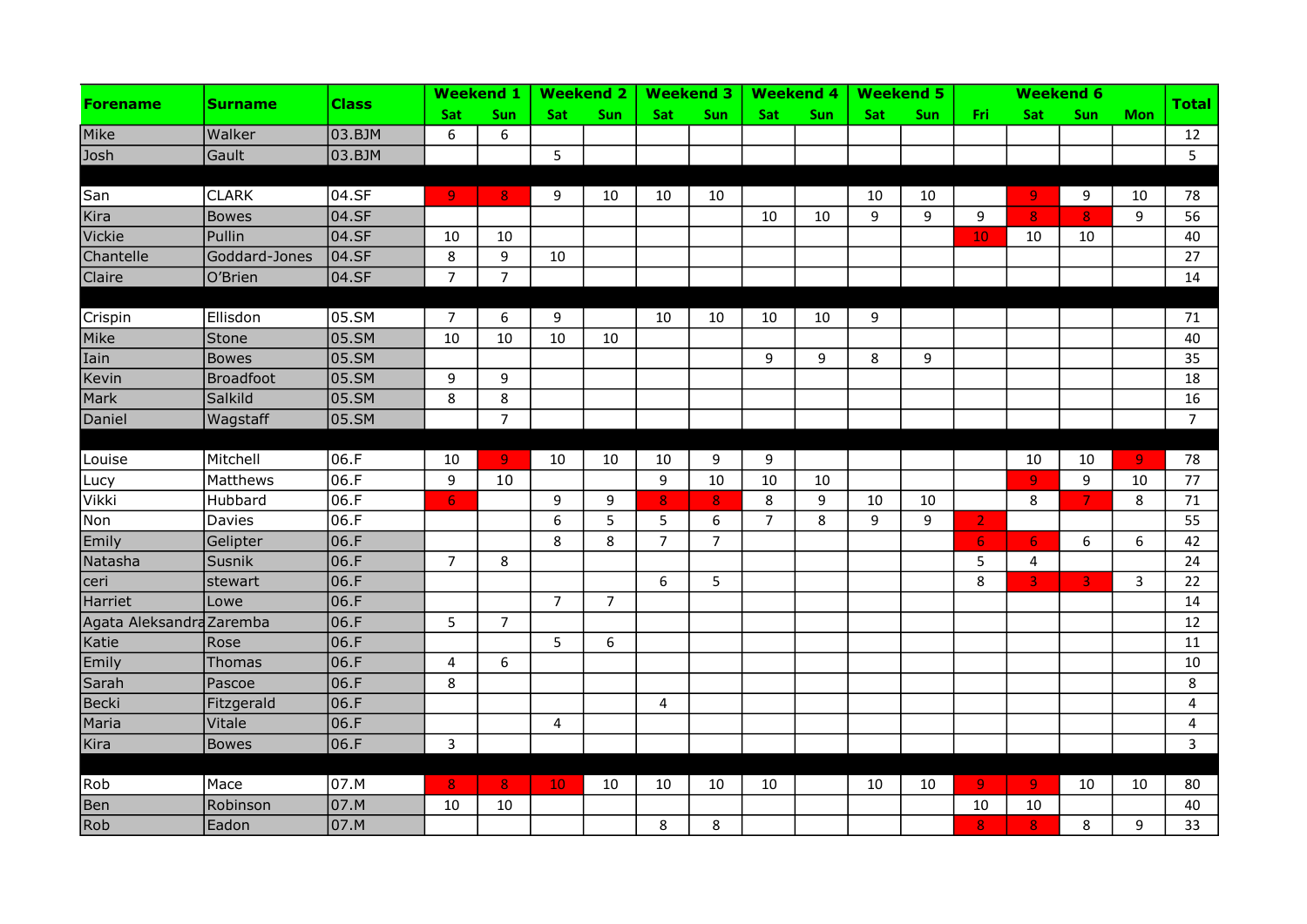| <b>Forename</b>  | <b>Surname</b> |              |                | <b>Weekend 1</b> |                | <b>Weekend 2</b> |                | <b>Weekend 3</b> |                | <b>Weekend 4</b> |                | <b>Weekend 5</b> |                 |                | <b>Weekend 6</b> |                |              |
|------------------|----------------|--------------|----------------|------------------|----------------|------------------|----------------|------------------|----------------|------------------|----------------|------------------|-----------------|----------------|------------------|----------------|--------------|
|                  |                | <b>Class</b> | <b>Sat</b>     | Sun              | <b>Sat</b>     | Sun              | <b>Sat</b>     | Sun              | Sat            | Sun              | <b>Sat</b>     | Sun              | Fri             | Sat            | Sun              | <b>Mon</b>     | <b>Total</b> |
| Ben              | Brown          | 07.M         |                |                  |                |                  | $\overline{7}$ | $\overline{7}$   |                |                  |                |                  | 7.              | $\overline{7}$ | $\overline{7}$   | 8              | 29           |
| Alex             | Dougall        | 07.M         |                |                  |                |                  |                | 9                |                | 10               |                |                  |                 |                |                  |                | 19           |
| Rowan            | Saxton         | 07.M         | 9              | 9                |                |                  |                |                  |                |                  |                |                  |                 |                |                  |                | 18           |
| David            | Reddington     | 07.M         | $\overline{7}$ | $\overline{7}$   |                |                  |                |                  |                |                  |                |                  |                 |                |                  |                | 14           |
| Michael          | Hornsey        | 07.M         |                |                  |                |                  | 9              |                  |                |                  |                |                  |                 |                |                  |                | 9            |
| William          | Day            | 07.M         |                | 6                |                |                  |                |                  |                |                  |                |                  |                 |                |                  |                | 6            |
|                  |                |              |                |                  |                |                  |                |                  |                |                  |                |                  |                 |                |                  |                |              |
| Emma             | Bailey         | 08.MF        | 10             | 10               | 10             | 10               | 10             | 9                | 8              | 9                |                |                  |                 |                |                  |                | 76           |
| Karen            | Holland        | 08.MF        |                |                  | 4              | 9                | $\overline{7}$ | $\overline{7}$   | $\overline{7}$ | 8                | 9              | 9                |                 |                |                  |                | 60           |
| Lucy             | Hames          | 08.MF        |                | $\overline{7}$   | 9              |                  | 5              | 4                |                |                  | $\overline{7}$ | 8                | 9               | $\overline{9}$ | 9                | 9              | 58           |
| Helen            | Dempsey        | 08.MF        | 7              | 6                | 5              | 5                | $\overline{3}$ | $\mathbf{1}$     | 5              | 6                |                |                  | 8               | $\overline{7}$ | 8                |                | 50           |
| Lisa             | <b>Bowes</b>   | 08.MF        |                |                  | 6              | 4                | 4              | $\overline{2}$   |                |                  | 5              | 5                | $\mathcal{T}$   | 8              | 6 <sub>1</sub>   | $\overline{7}$ | 41           |
| Amy              | Baron-Hall     | 08.MF        |                |                  |                |                  | 8              | 8                |                |                  | 10             | 10               | 10 <sub>1</sub> | 10             | 10               | 10             | 56           |
| Elaine           | Sherwin        | 08.MF        |                |                  |                |                  | 9              | 10               | 10             |                  |                |                  |                 |                |                  |                | 29           |
| Liz              | Howell         | 08.MF        |                |                  | 8              | 6                | 6              | 5                |                |                  |                |                  |                 |                |                  |                | 25           |
| Hilary           | Robinson       | 08.MF        |                |                  |                |                  |                |                  | 9              | 10               |                |                  |                 |                |                  |                | 19           |
| Lindsay          | Pettitt        | 08.MF        | 9              | 9                |                |                  |                |                  |                |                  |                |                  |                 |                |                  |                | 18           |
| Helena           | Ashwin         | 08.MF        |                |                  | $\overline{7}$ | 8                |                |                  |                |                  |                |                  |                 |                |                  |                | 15           |
| Tamsin           | Walford        | 08.MF        |                |                  |                |                  |                | 6                |                |                  | 8              |                  |                 |                |                  |                | 14           |
| Nikki            | Turner         | 08.MF        |                |                  |                |                  |                |                  | 6              | $\overline{7}$   |                |                  |                 |                |                  |                | 13           |
| Rachel           | <b>Bowlas</b>  | 08.MF        |                |                  |                | $\overline{7}$   |                | 3                |                |                  |                |                  |                 |                |                  |                | $10\,$       |
| Heather          | Noble          | 08.MF        |                | 8                |                |                  |                |                  |                |                  |                |                  |                 |                |                  |                | 8            |
| Elizabeth 'kate' | Wilson         | 08.MF        | 8              |                  |                |                  |                |                  |                |                  |                |                  |                 |                |                  |                | 8            |
|                  |                |              |                |                  |                |                  |                |                  |                |                  |                |                  |                 |                |                  |                |              |
| Chris            | Lockhart       | 09.MM        | 8 <sup>°</sup> | 8 <sup>°</sup>   | $\overline{9}$ | -91              | 10             | 10               | 10             | 10               | 9              | 10               | 9               | 8              | 10               | 8 <sup>°</sup> | 78           |
| Christiaan       | de Jong        | 09.MM        | $\overline{7}$ | 6                | $\overline{7}$ | $\overline{7}$   |                |                  | $\overline{7}$ | $\overline{7}$   |                |                  | $\overline{7}$  | $\overline{7}$ | 6                |                | 55           |
| Howard           | Clark          | 09.MM        |                |                  | 10             | 10               |                |                  |                |                  | 8              | 9                | 8               | 9              | 8 <sup>°</sup>   | 9              | 55           |
| Mike             | Walker         | 09.MM        |                |                  | 8              | 8                | 9              | 9                |                |                  |                |                  |                 |                |                  |                | 34           |
| Darren           | Wright         | 09.MM        |                |                  |                |                  |                |                  | 9              | 9                | $\overline{7}$ | 8                |                 |                |                  |                | 33           |
| Andrew           | <b>Bate</b>    | 09.MM        |                |                  |                |                  |                |                  | 8              | 8                | 6              | $\overline{7}$   |                 |                |                  |                | 29           |
| Simon            | Howell         | 09.MM        |                | 5                |                |                  |                |                  | 6              |                  | 5              | 6                |                 |                |                  |                | 22           |
| Jason            | Pascoe         | 09.MM        | 10             | 10               |                |                  |                |                  |                |                  |                |                  |                 |                |                  |                | 20           |
| Tim              | <b>Ellis</b>   | 09.MM        | 9              | 9                |                |                  |                |                  |                |                  |                |                  |                 |                |                  |                | 18           |
| Sean             | Whan           | 09.MM        |                |                  |                |                  | 8              |                  |                |                  |                |                  |                 |                |                  |                | 8            |
| Andrew           | Bate           | 09.MM        |                |                  |                |                  |                | 8                |                |                  |                |                  |                 |                |                  |                | 8            |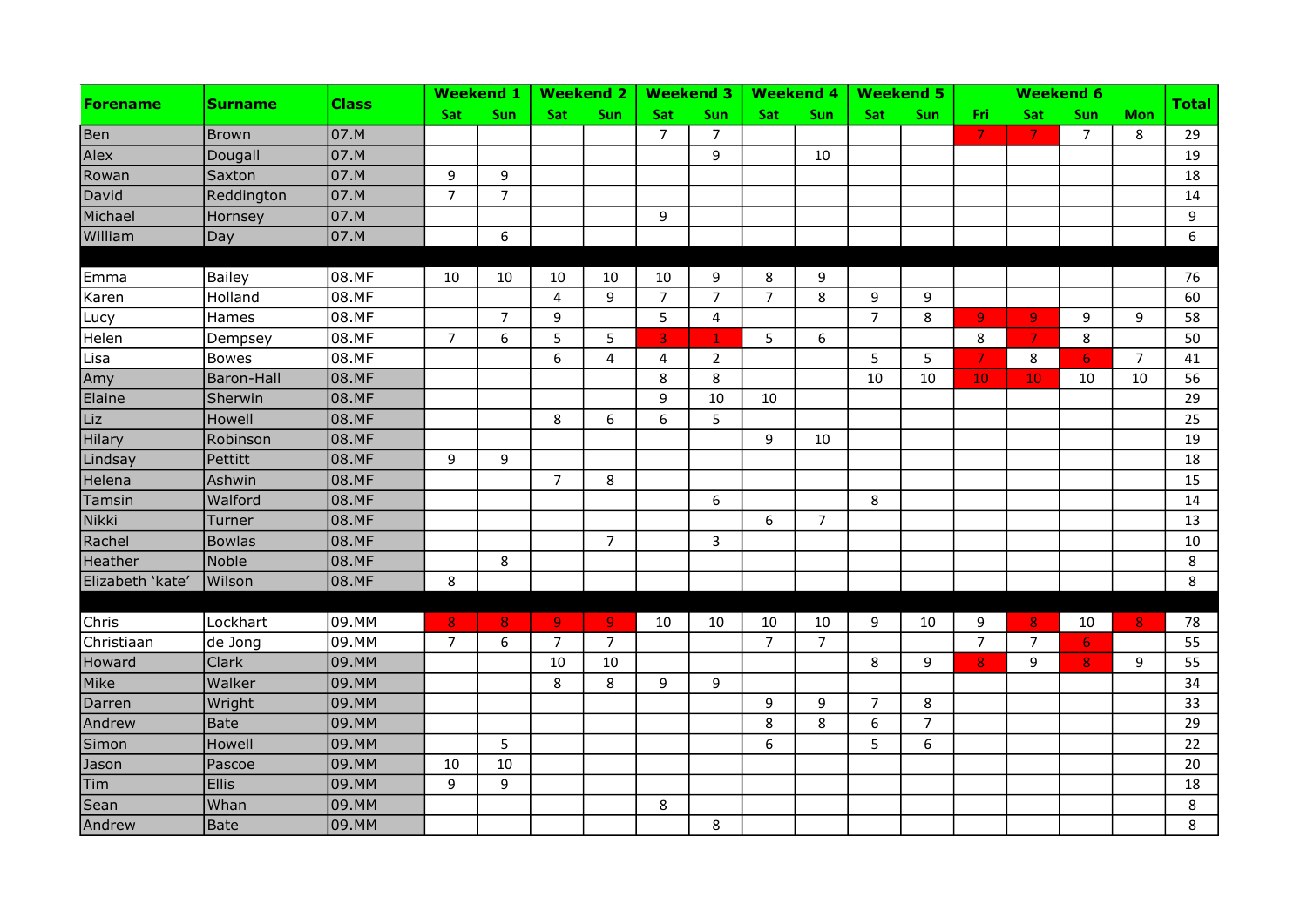| <b>Forename</b> | Surname           |              |                  | <b>Weekend 1</b> |                | <b>Weekend 2</b> |                | <b>Weekend 3</b> |                | <b>Weekend 4</b> |                | <b>Weekend 5</b> |     |                | <b>Weekend 6</b> |                |                |
|-----------------|-------------------|--------------|------------------|------------------|----------------|------------------|----------------|------------------|----------------|------------------|----------------|------------------|-----|----------------|------------------|----------------|----------------|
|                 |                   | <b>Class</b> | Sat              | Sun              | Sat            | Sun              | Sat            | Sun              | Sat            | Sun              | Sat            | Sun              | Fri | Sat            | Sun              | <b>Mon</b>     | <b>Total</b>   |
| lLee            | Eastwood          | 09.MM        |                  | $\overline{7}$   |                |                  |                |                  |                |                  |                |                  |     |                |                  |                | $\overline{7}$ |
|                 |                   |              |                  |                  |                |                  |                |                  |                |                  |                |                  |     |                |                  |                |                |
| Karen           | Timothy           | 10.VF        | 9                | 9                | 9              | 9                | 10             | 10               | 9              |                  |                |                  |     | 10             | 10               | 10             | 76             |
| Susie           | Tawney            | 10.VF        | 10               | 10               | 10             |                  |                |                  | 10             | 10               |                |                  |     |                |                  |                | 50             |
| Angela          | Troth             | 10.VF        |                  |                  | 6              |                  | 9              |                  | 8              |                  | 9              | 9                |     |                |                  | 9              | 50             |
| Andrea          | Corbet            | 10.VF        |                  |                  |                |                  | $\overline{7}$ | 9                | 5              | 9                | $\overline{7}$ | 8                |     |                |                  |                | 45             |
| Tracey          | Limbrick          | 10.VF        |                  |                  | 5              |                  | 8              |                  | 6              |                  | 8              |                  | 9   |                |                  | 8              | 44             |
| Teresa          | Roberts           | 10.VF        |                  |                  | 8              | 10               |                |                  |                |                  | 10             | 10               |     |                |                  |                | 38             |
| Claire          | Panek             | 10.VF        | 8                | 8                |                |                  |                |                  |                |                  |                |                  |     |                |                  |                | 16             |
| marg            | plumb             | 10.VF        |                  |                  | $\overline{7}$ | 8                |                |                  |                |                  |                |                  |     |                |                  |                | 15             |
| Marie           | <b>Baker</b>      | 10.VF        |                  |                  |                |                  |                |                  | $\overline{7}$ |                  |                |                  |     |                |                  |                | 7 <sup>7</sup> |
|                 |                   |              |                  |                  |                |                  |                |                  |                |                  |                |                  |     |                |                  |                |                |
| Matthew         | Robinson          | 11.VM        | 10               | 10               | 10             | 10               | 10             | 10               | 10             | 10               |                |                  |     |                |                  | 10             | 80             |
| jonathan        | roberts           | 11.VM        | $\overline{9}$   | 9                | 9              | 9                |                |                  |                | 8 <sup>°</sup>   | 10             | 10               | 10  | 10             | 10               | $\overline{9}$ | 67             |
| <b>Steve</b>    | Robinson          | 11.VM        |                  |                  |                |                  |                |                  | 9              | 9                |                |                  |     |                |                  |                | 18             |
| Mark            | Salkild           | 11.VM        | 8                | 8                |                |                  |                |                  |                |                  |                |                  |     |                |                  |                | 16             |
| Andrew          | Fennell           | 11.VM        |                  |                  |                |                  | 9              |                  |                |                  |                |                  |     |                |                  |                | 9              |
| Anthony         | Robinson          | 11.VM        |                  |                  |                |                  |                |                  | 8              |                  |                |                  |     |                |                  |                | 8              |
|                 |                   |              |                  |                  |                |                  |                |                  |                |                  |                |                  |     |                |                  |                |                |
| Naomi           | Cook              | 12.2DCF      |                  |                  |                | 10               | 10             | 10               | 10             | 10               | 9              | 10               |     | 10             | 8 <sub>1</sub>   |                | 79             |
| Sarah           | Murdoch           | 12.2DCF      | 10               | 10               |                |                  | $\overline{9}$ | 8                | 9              | 9                | 10             | 9                |     | $\overline{9}$ | 10               | 10             | 77             |
| Daisy           | Devereau          | 12.2DCF      | $\boldsymbol{8}$ | 9                | 9              | 8                | 8              | 9                |                |                  | 8              | 8                | 10  | $\bf{8}$       | 9                | 9              | 70             |
| Wendy           | Clark             | 12.2DCF      | $\mathbf{1}$     | $\overline{4}$   | $\overline{4}$ | 3                | 3              | 6                |                |                  | 5              | 5                |     |                |                  |                | 31             |
| Jenny           | Brown             | 12.2DCF      | 6                |                  |                |                  |                |                  | 8              | 8                | 6              | $\overline{7}$   |     |                |                  |                | 35             |
| Toria           | Seaton            | 12.2DCF      | $\pmb{4}$        |                  | 6              | 6                | $\overline{4}$ |                  |                |                  |                |                  |     |                |                  |                | 20             |
| Adele           | Antcliff          | 12.2DCF      |                  |                  | 10             | 9                |                |                  |                |                  |                |                  |     |                |                  |                | 19             |
| Sally           | Berris            | 12.2DCF      |                  |                  | $\overline{7}$ | 5                | $\overline{7}$ |                  |                |                  |                |                  |     |                |                  |                | 19             |
| Adele           | Steele            | 12.2DCF      |                  |                  |                |                  | 5              |                  | $\overline{7}$ | $\overline{7}$   |                |                  |     |                |                  |                | 19             |
| Amy             | <b>Baron-Hall</b> | 12.2DCF      | 9                | 8                |                |                  |                |                  |                |                  |                |                  |     |                |                  |                | 17             |
| Philly          | Robinson          | 12.2DCF      |                  |                  | 8              | $\overline{7}$   |                |                  |                |                  |                |                  |     |                |                  |                | 15             |
| Jess            | Horth             | 12.2DCF      | $\overline{7}$   | $\overline{7}$   |                |                  |                |                  |                |                  |                |                  |     |                |                  |                | 14             |
| Natalie         | Pannell           | 12.2DCF      |                  |                  |                |                  | 6              | $\overline{7}$   |                |                  |                |                  |     |                |                  |                | 13             |
| Tina            | <b>Brindley</b>   | 12.2DCF      |                  |                  |                |                  |                |                  | 6              | 6                |                |                  |     |                |                  |                | 12             |
| Sally           | Harrop            | 12.2DCF      | 5                | 6                |                |                  |                |                  |                |                  |                |                  |     |                |                  |                | 11             |
| Emma            | Duckworth         | 12.2DCF      |                  |                  | 5              | 4                |                |                  |                |                  |                |                  |     |                |                  |                | 9              |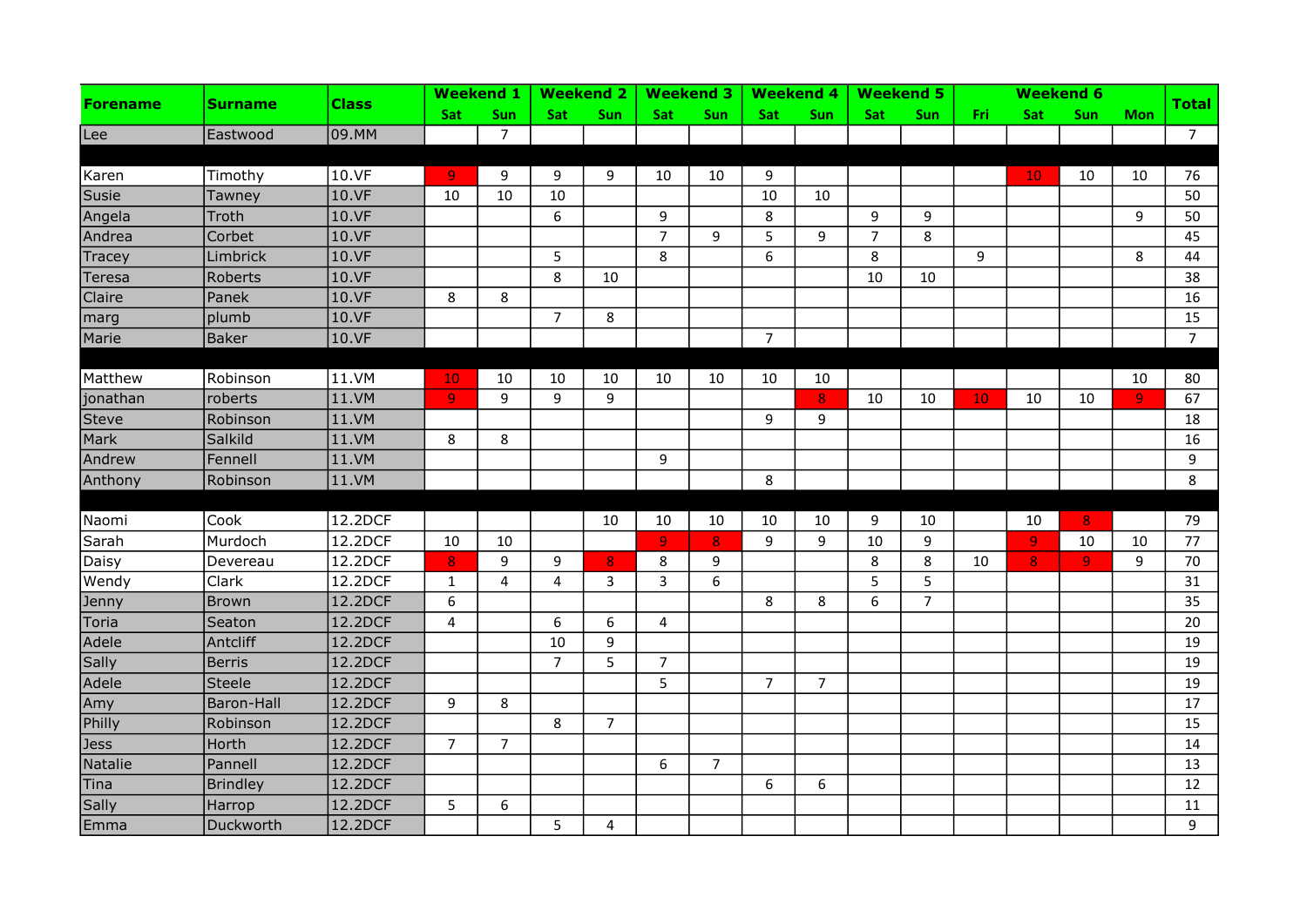| <b>Forename</b> | <b>Surname</b>         | <b>Class</b> |                | <b>Weekend 1</b> |                | <b>Weekend 2</b> |                | <b>Weekend 3</b> |                | <b>Weekend 4</b> |                | <b>Weekend 5</b> |                 |                | <b>Weekend 6</b> |                |              |
|-----------------|------------------------|--------------|----------------|------------------|----------------|------------------|----------------|------------------|----------------|------------------|----------------|------------------|-----------------|----------------|------------------|----------------|--------------|
|                 |                        |              | Sat            | Sun              | Sat            | Sun              | <b>Sat</b>     | Sun              | <b>Sat</b>     | Sun              | <b>Sat</b>     | Sun              | Fri             | Sat            | Sun              | <b>Mon</b>     | <b>Total</b> |
| Lisa            | <b>Bowes</b>           | 12.2DCF      | 3              | 5                |                |                  |                |                  |                |                  |                |                  |                 |                |                  |                | 8            |
| Sonja           | Clayton                | 12.2DCF      | $\overline{2}$ |                  |                |                  |                |                  |                |                  |                |                  |                 |                |                  |                | $2^{\circ}$  |
|                 |                        |              |                |                  |                |                  |                |                  |                |                  |                |                  |                 |                |                  |                |              |
| Chris           | Lockhart               | 13.2DCM      | 10             | 10               | 9.             | 9.               | 9              | 9.               | 10             | 10               | 9              | 9                | 10 <sub>1</sub> | 9              | 10               | 10             | 78           |
| Chris           | Thom                   | 13.2DCM      | $\mathsf g$    | 9                | 8              | 8                | $\overline{7}$ | $\overline{7}$   | 8              | 8                |                |                  |                 |                |                  |                | 64           |
| Neal            | Dempsey                | 13.2DCM      | 8              | 8                | $\overline{7}$ | $\overline{7}$   | 6 <sup>1</sup> | $6 \overline{6}$ | $\overline{7}$ | $\overline{7}$   |                |                  | 8               | 8              | 8                |                | 60           |
| Ben             | Robinson               | 13.2DCM      |                |                  |                |                  | 10             | 10               |                |                  |                |                  |                 |                |                  |                | 20           |
| Chris           | Antcliff               | 13.2DCM      |                |                  | 10             | 10               |                |                  |                |                  |                |                  |                 |                |                  |                | 20           |
| Daniel          | Bladon                 | 13.2DCM      |                |                  |                |                  |                |                  | 9              | 9                |                |                  |                 |                |                  |                | 18           |
| David           | Parry                  | 13.2DCM      |                |                  |                |                  | 8              | 8                |                |                  |                |                  |                 |                |                  |                | 16           |
|                 |                        |              |                |                  |                |                  |                |                  |                |                  |                |                  |                 |                |                  |                |              |
| San             | <b>CLARK</b>           | 14.3KS       | 10             | 10               | 10             | 10               | $\overline{9}$ | $\overline{9}$   |                |                  | 10             | 10               |                 | 10             | 10               | 10             | 80           |
| Claire          | Martin                 | 14.3KS       | $\overline{9}$ | 8                | 9              | 9                | $\mathbf{8}$   | 8                | 10             | 10               | 9              | 9                | 9 <sub>1</sub>  | 9              | 9                |                | 74           |
| Iain            | <b>Bowes</b>           | 14.3KS       | 8              | $\overline{7}$   | 8              | $\overline{7}$   | $\overline{7}$ | $\overline{7}$   |                |                  |                |                  | 10              | 8              | 8 <sup>°</sup>   | 9              | 63           |
| Abbie           | Reynolds-Dobson 14.3KS |              | 6 <sup>1</sup> | 6 <sub>1</sub>   | $\overline{7}$ | 6 <sup>1</sup>   | 6 <sub>1</sub> | 6                | 8              | 8                | 8              | 8                | 8               | $\overline{7}$ | $\overline{7}$   | 8              | 61           |
| Wendy           | Clark                  | 14.3KS       |                |                  | 4              |                  | 5              | 5                |                |                  | $\overline{7}$ |                  |                 | 6              |                  | $\overline{7}$ | 34           |
| Kira            | <b>Bowes</b>           | 14.3KS       | $\overline{7}$ | 9                | 6              | 8                |                |                  |                |                  |                |                  |                 |                |                  |                | 30           |
| <b>Russ</b>     | Penwell                | 14.3KS       |                |                  |                |                  | 10             | 10               |                |                  |                |                  |                 |                |                  |                | 20           |
| Mark            | Salkild                | 14.3KS       |                |                  |                |                  |                |                  | 9              | 9                |                |                  |                 |                |                  |                | 18           |
| Darren          | Boseley                | 14.3KS       |                |                  | 5              | 5                |                |                  |                |                  |                |                  |                 |                |                  |                | 10           |
|                 |                        |              |                |                  |                |                  |                |                  |                |                  |                |                  |                 |                |                  |                |              |
| Colin           | Reid                   | 15.3KBM      |                |                  | 10             | 10               | 9              | 9                |                |                  | 9              | 10               | 10              | 8 <sup>2</sup> | 10               | $\overline{9}$ | 77           |
| Andy            | Mott                   | 15.3KBM      |                |                  | 9              | 9                | 8              | 8                | 10             | 10               | 8              | 9                | 9               | 9              | 9                | 8              | 73           |
| Chris           | Carter                 | 15.3KBM      | 8              | 8                | 8              | $\overline{7}$   | $\overline{7}$ | 6                | 9              |                  | $\overline{7}$ | 5                | 6 <sub>1</sub>  | 6              | $\overline{7}$   | $\overline{7}$ | 61           |
| Ron             | Mason                  | 15.3KBM      | $\overline{7}$ | $\overline{7}$   | $\overline{7}$ | 6                | 5              | $\overline{4}$   | 8              | 9                | 6              | $\overline{7}$   |                 |                |                  |                | 57           |
| Tony            | <b>Bridge</b>          | 15.3KBM      |                |                  | 6              | 8                | $\overline{4}$ | 5                | $\overline{7}$ |                  | 5              | 6                | 4               | 4              |                  | 6              | 47           |
| Ashley          | Morris                 | 15.3KBM      | 9              | 9                |                |                  | 6              | $\overline{7}$   |                |                  |                |                  |                 | 5              | 8                |                | 44           |
| Paul            | Chandler               | 15.3KBM      |                |                  |                |                  | 10             | 10               |                |                  |                |                  | 8               | 10             | 6 <sup>1</sup>   | 10             | 40           |
| Mark            | mazzucca               | 15.3KBM      | 10             | 10               |                |                  |                |                  |                |                  |                |                  |                 |                |                  |                | 20           |
|                 |                        |              |                |                  |                |                  |                |                  |                |                  |                |                  |                 |                |                  |                |              |
| Sally           | Harrop                 | 16.3KBF      | $\overline{7}$ | $\overline{7}$   | $\overline{7}$ | 9                | 9              | 8                | 10             | 10               | 9              | 9                | 5 <sub>1</sub>  | $\overline{6}$ | 9                |                | 73           |
| Wendy           | Holmes                 | 16.3KBF      | 8              | 9                | 8              | 10               | $\,8$          | 9                |                |                  |                |                  | 10 <sub>1</sub> | $\overline{7}$ | 10               | 10             | 72           |
| Emma            | Duckworth              | 16.3KBF      |                |                  |                |                  | $\overline{7}$ | $\overline{7}$   | 8              | 8                | 6              | 8                | $\overline{7}$  | 9              | 6                | $\overline{7}$ | 60           |
| Natasha         | Susnik                 | 16.3KBF      | 10             | 10               | 10             |                  |                |                  |                |                  |                |                  |                 |                |                  |                | 30           |
| Louise          | Mitchell               | 16.3KBF      |                |                  |                |                  | $10\,$         | 10               |                |                  |                |                  |                 |                |                  |                | 20           |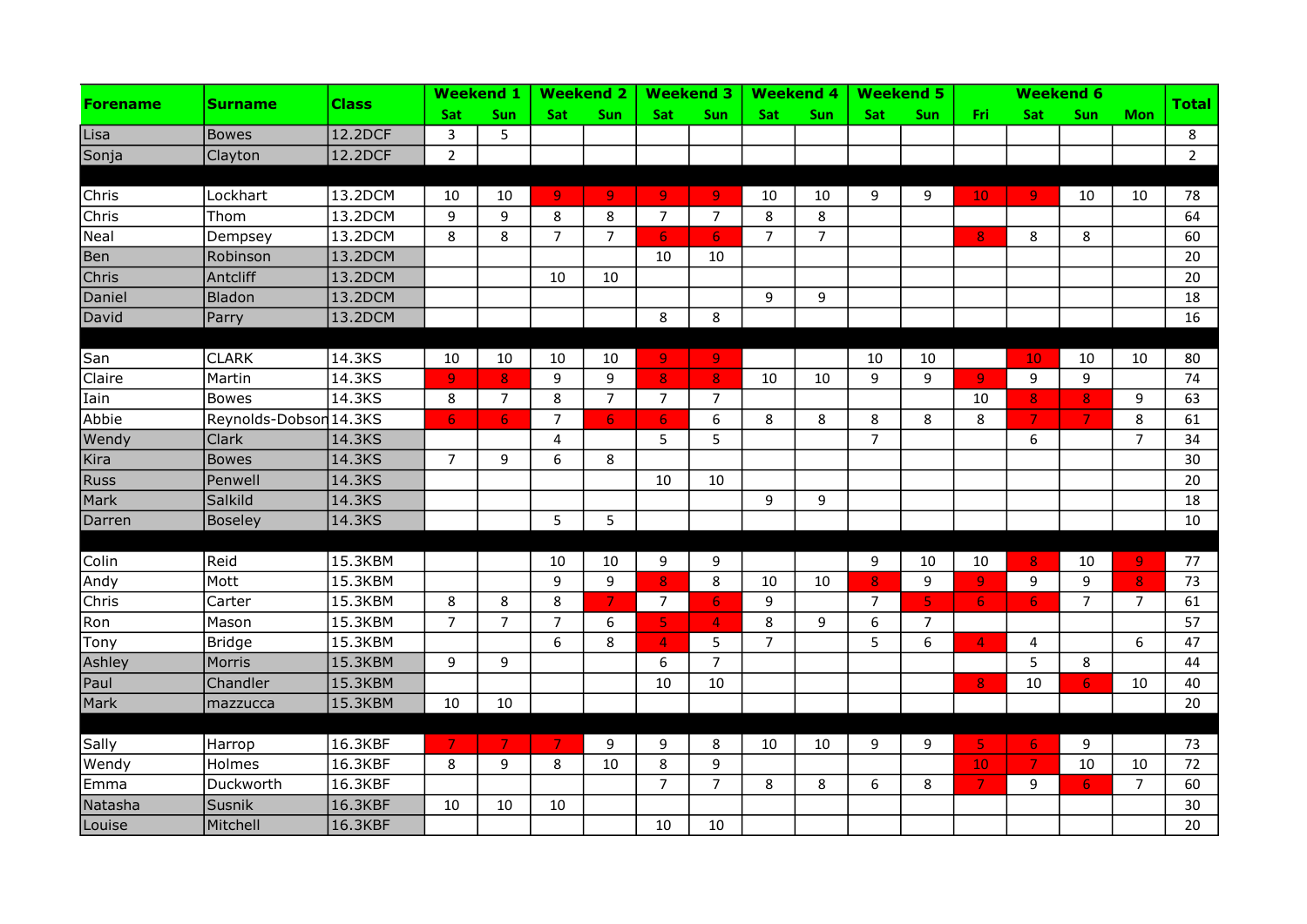|                          | <b>Surname</b> |          |                | <b>Weekend 1</b>        |                | <b>Weekend 2</b> |                         | <b>Weekend 3</b> |                | <b>Weekend 4</b> |                | <b>Weekend 5</b> |                |                | <b>Weekend 6</b>        |                |                |
|--------------------------|----------------|----------|----------------|-------------------------|----------------|------------------|-------------------------|------------------|----------------|------------------|----------------|------------------|----------------|----------------|-------------------------|----------------|----------------|
| <b>Forename</b>          |                | Class    | <b>Sat</b>     | Sun                     | <b>Sat</b>     | <b>Sun</b>       | <b>Sat</b>              | Sun              | Sat            | <b>Sun</b>       | <b>Sat</b>     | Sun              | Fri            | Sat            | <b>Sun</b>              | <b>Mon</b>     | Total          |
| Rachel                   | Wilson         | 16.3KBF  |                |                         |                |                  |                         |                  | 9              | 9                |                |                  |                |                |                         |                | 18             |
| Ruth                     | Graham         | 16.3KBF  | 9              | 8                       |                |                  |                         |                  |                |                  |                |                  |                |                |                         |                | 17             |
| Emily                    | <b>Thomas</b>  | 16.3KBF  | 6              |                         |                |                  |                         |                  |                |                  | 8              |                  |                |                |                         |                | 14             |
| claire                   | O'Brien        | 16.3KBF  |                |                         | 9              |                  |                         |                  |                |                  |                |                  |                |                |                         |                | 9              |
| Abi                      | Dyson          | 16.3KBF  |                | 6                       |                |                  |                         |                  |                |                  |                |                  |                |                |                         |                | 6              |
| Anna                     | Williams       | 16.3KBF  | 5              |                         |                |                  |                         |                  |                |                  |                |                  |                |                |                         |                | 5              |
|                          |                |          |                |                         |                |                  |                         |                  |                |                  |                |                  |                |                |                         |                |                |
| jonathan                 | roberts        | 17.3K2DB | 10             | 10                      | $\overline{9}$ | 9                | 10                      |                  |                | 9                | 10             | 10               | 8 <sub>1</sub> | 8              | 10                      | 8              | 78             |
| Louise                   | Mitchell       | 17.3K2DB |                |                         | 10             | 10               |                         |                  | 10             | 10               |                |                  |                | 10             | 8                       | 9              | 67             |
| Gordon                   | Graham         | 17.3K2DB | 9              |                         |                |                  |                         |                  |                |                  |                |                  |                |                |                         |                | 9              |
|                          |                |          |                |                         |                |                  |                         |                  |                |                  |                |                  |                |                |                         |                |                |
| Elaine                   | Sherwin        | 19.3KF   | 10             | 10                      | 10             | 10               | 10                      | -91              | 10             |                  | 10             | 10               |                |                |                         |                | 80             |
| <b>Becky</b>             | Roberts        | 19.3KF   |                |                         | 9              | 9                | 9                       | 10               |                | 10               | 9              | 9                |                | $\overline{7}$ | 10                      | 10             | 76             |
| Rebecca                  | Brown          | 19.3KF   |                |                         | 6              | 8                | $\overline{7}$          | $\overline{7}$   |                |                  | 8              | 8                | 9              | 6              | $\overline{7}$          | 8              | 61             |
| Claire                   | Martin         | 19.3KF   | $\overline{2}$ | $\overline{\mathbf{3}}$ | $\overline{4}$ | 6                | $\boldsymbol{6}$        | 6                | 8              | 8                | $\overline{7}$ | $\overline{7}$   | 8              | $\overline{5}$ | $\overline{5}$          | $\overline{7}$ | 57             |
| Anne                     | Carter         | 19.3KF   |                |                         | 5              | $\overline{7}$   | 3                       | 4                | 6              | $\overline{7}$   | 6              | 6                |                |                |                         |                | 44             |
| Annabelle                | McIntosh       | 19.3KF   |                |                         | $\mathbf 1$    | $\mathbf{1}$     | $\mathbf{1}$            |                  | $\overline{3}$ | $\overline{2}$   | 5              | 5                | 6              | $\mathbf 1$    | $\overline{\mathbf{3}}$ | 4              | 27             |
| Louise                   | Forde          | 19.3KF   | 3              | 5                       | $\mathbf{1}$   | $\mathbf{1}$     | $\mathbf 1$             | $\mathbf{1}$     |                | $\mathbf{1}$     | 4              | 3                |                |                |                         |                | 19             |
| Beverley                 | Hancock        | 19.3KF   | $\overline{7}$ | 8                       |                |                  | $\overline{\mathbf{4}}$ | 5                | 9              | 9                |                |                  |                | 3              |                         |                | 45             |
| Sally                    | Harrop         | 19.3KF   |                |                         | $\overline{2}$ | 5                | $\mathbf{1}$            | $\overline{2}$   | $\overline{7}$ | 5                |                |                  |                |                |                         |                | 22             |
| Katie                    | Hanagarth      | 19.3KF   | 5              | 6                       | $\mathbf{1}$   | $\overline{4}$   | $\mathbf{1}$            | $\mathbf{1}$     |                |                  |                |                  |                |                |                         |                | 18             |
| Beccy                    | Bamber         | 19.3KF   | $\overline{4}$ | 4                       | $\mathbf{1}$   | $\overline{2}$   |                         |                  | $\overline{4}$ | $\mathbf{1}$     |                |                  |                |                |                         | $\overline{2}$ | 18             |
| Agata Aleksandra Zaremba |                | 19.3KF   | 9              | 9                       |                |                  |                         |                  |                |                  |                |                  |                |                |                         |                | 18             |
| Natasha                  | Susnik         | 19.3KF   | 8              |                         | 8              |                  |                         |                  |                |                  |                |                  |                |                |                         |                | 16             |
| Susie                    | Tawney         | 19.3KF   |                |                         |                |                  | 8                       | 8                |                |                  |                |                  |                |                |                         |                | 16             |
| Helen                    | Boyd           | 19.3KF   | 6              | $\overline{7}$          |                |                  |                         |                  |                |                  |                |                  |                |                |                         |                | 13             |
| Hannah                   | Lyon           | 19.3KF   |                |                         | 3              | 3                |                         |                  |                |                  |                |                  | 5              |                |                         |                | 11             |
| Angela                   | <b>Buckley</b> | 19.3KF   |                |                         |                |                  | $\mathbf{1}$            | $\mathbf{1}$     | $\mathbf{1}$   | $\mathbf{1}$     |                |                  | $\overline{4}$ | $\mathbf{1}$   | $\mathbf{1}$            | 3              | 11             |
| Christine                | Dimech         | 19.3KF   |                |                         |                |                  |                         |                  | 5 <sup>5</sup> | $\overline{3}$   |                |                  |                |                |                         |                | 8              |
| Philly                   | Robinson       | 19.3KF   |                |                         |                |                  | 5                       | $\mathbf{3}$     |                |                  |                |                  |                |                |                         |                | 8              |
| Claire                   | O'Brien        | 19.3KF   |                |                         | $\overline{7}$ |                  |                         |                  |                |                  |                |                  |                |                |                         |                | $\overline{7}$ |
| Juliet                   | Morris         | 19.3KF   |                |                         |                |                  |                         |                  |                | 6                |                |                  |                |                |                         |                | 6              |
| Liz                      | Howell         | 19.3KF   |                |                         |                |                  |                         |                  |                | $\overline{4}$   |                |                  |                |                |                         |                | 4              |
| Jenny                    | <b>Brown</b>   | 19.3KF   |                |                         |                |                  |                         |                  | $\overline{2}$ | $\mathbf{1}$     |                |                  |                |                |                         |                | 3              |
| Ruth                     | Sheehan        | 19.3KF   | $\mathbf{1}$   | $\overline{2}$          |                |                  |                         |                  |                |                  |                |                  |                |                |                         |                | $\overline{3}$ |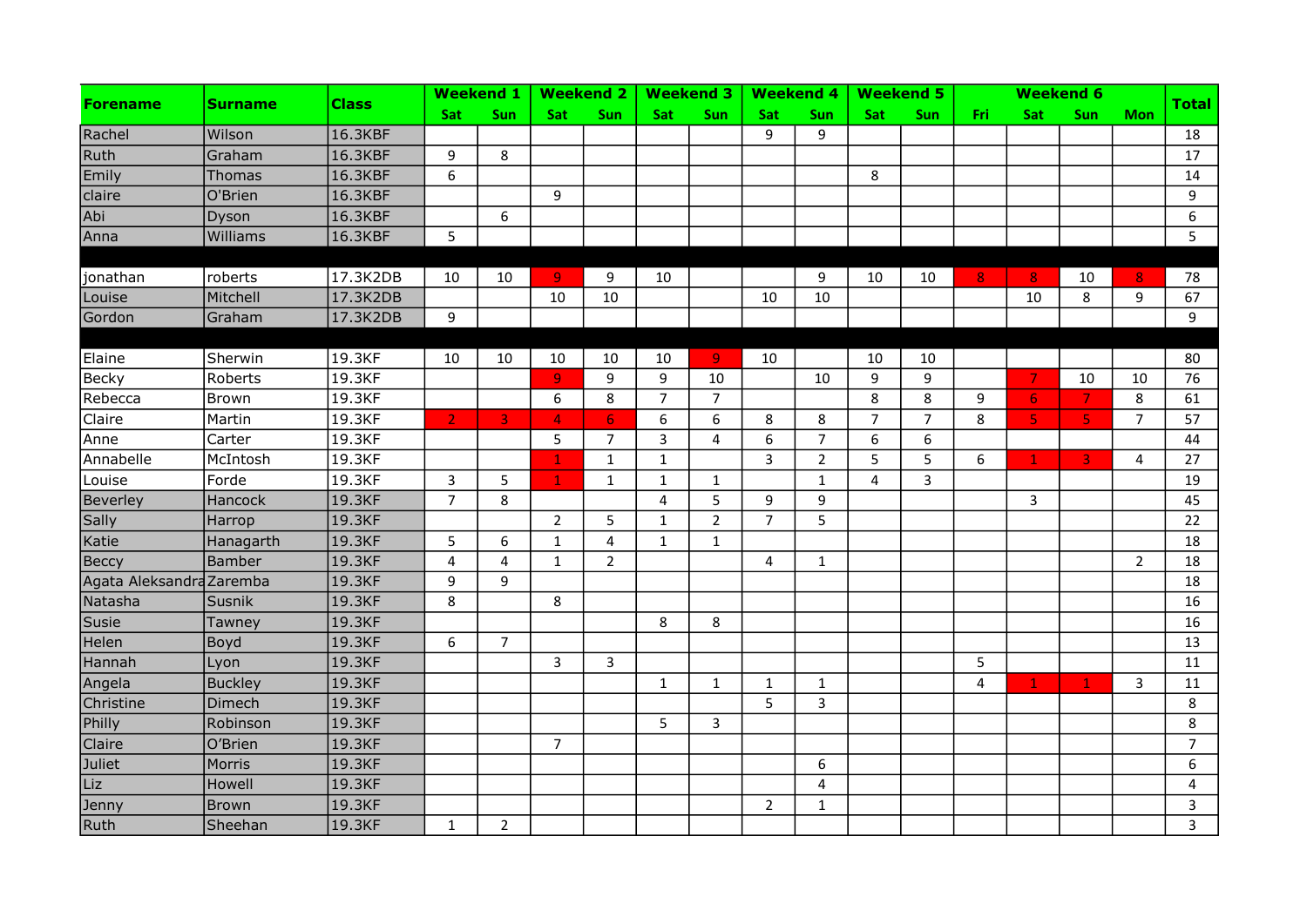|                 | <b>Surname</b>       | Class    |                | <b>Weekend 1</b> |                | <b>Weekend 2</b> |                  | <b>Weekend 3</b> |                         | <b>Weekend 4</b>        |                | <b>Weekend 5</b> |                |                | <b>Weekend 6</b>        |                |                |
|-----------------|----------------------|----------|----------------|------------------|----------------|------------------|------------------|------------------|-------------------------|-------------------------|----------------|------------------|----------------|----------------|-------------------------|----------------|----------------|
| <b>Forename</b> |                      |          | Sat            | Sun              | <b>Sat</b>     | Sun              | Sat              | Sun              | Sat                     | Sun                     | <b>Sat</b>     | Sun              | Fri            | Sat            | <b>Sun</b>              | <b>Mon</b>     | <b>Total</b>   |
| Claire          | Panek                | 19.3KF   |                |                  |                |                  | $\overline{2}$   |                  |                         |                         |                |                  |                |                |                         |                | $\overline{2}$ |
| Clare           | Stainton             | 19.3KF   |                |                  |                |                  | $\mathbf{1}$     | $\mathbf{1}$     |                         |                         |                |                  |                |                |                         |                | $\overline{2}$ |
| Bridget         | <b>Sims</b>          | 19.3KF   |                |                  |                |                  |                  |                  | $\mathbf{1}$            |                         |                |                  |                |                |                         |                | $\mathbf{1}$   |
| Sue             | <b>Ewing Bennett</b> | 19.3KF   |                |                  |                |                  |                  |                  | $\mathbf{1}$            |                         |                |                  |                |                |                         |                | $\mathbf{1}$   |
|                 |                      |          |                |                  |                |                  |                  |                  |                         |                         |                |                  |                |                |                         |                |                |
| Matthew         | Robinson             | 20.3KM   |                |                  | 10             | 10               | 10               | 10               | 10                      | 10                      | 9              | 10               |                |                |                         | 10             | 79             |
| Luke            | Bedwell              | 20.3KM   | 8              | $\clubsuit$      | 9              | 8                | 8                | 8                | 6 <sup>1</sup>          | $\mathcal{T}$           | 8              | 8                | 7.             | $\overline{9}$ | 8                       | 9              | 66             |
| Rob             | Mace                 | 20.3KM   | $\overline{7}$ | 6 <sup>1</sup>   | $\overline{7}$ | 6 <sub>1</sub>   | 9                | $\overline{7}$   | $\overline{7}$          |                         | $\overline{7}$ | $\overline{7}$   | 9              | 10             | 10                      | $\overline{7}$ | 64             |
| Ben             | Robinson             | 20.3KM   | 10             | 10               |                |                  |                  |                  |                         |                         | 10             | 9                | 10             |                |                         |                | 49             |
| Mike            | Walker               | 20.3KM   | 9              | 8                | 8              | $\overline{7}$   | $\overline{7}$   | 4                |                         |                         |                |                  |                |                |                         |                | 43             |
| David           | Reddington           | 20.3KM   |                |                  |                |                  | 6                | 6                | 8                       | 5                       |                |                  | 6 <sub>1</sub> | 6              | $\overline{7}$          |                | 38             |
| Toby            | Oury                 | 20.3KM   |                | 9                |                | 9                |                  | 9                |                         | 8                       |                |                  |                |                |                         |                | 35             |
| Colin           | Reid                 | 20.3KM   |                |                  |                |                  |                  |                  | 9                       | 9                       |                |                  |                |                |                         |                | 18             |
| David           | Roberts              | 20.3KM   | 6              | 5                |                |                  |                  |                  |                         |                         |                |                  |                |                |                         |                | 11             |
| Roger           | Eadon                | 20.3KM   |                |                  |                |                  |                  | 5                |                         | 6                       |                |                  |                |                |                         |                | 11             |
| Leon            | Zukovskij            | 20.3KM   |                |                  |                |                  | 5                | 3                |                         |                         |                |                  |                |                |                         |                | 8              |
| Simon           | Taylor               | 20.3KM   |                |                  |                |                  |                  |                  | 5                       |                         |                |                  |                |                |                         |                | 5              |
| Darren          | Boseley              | 20.3KM   |                |                  |                | 5                |                  |                  |                         |                         |                |                  |                |                |                         |                | 5              |
|                 |                      |          |                |                  |                |                  |                  |                  |                         |                         |                |                  |                |                |                         |                |                |
| Naomi           | Cook                 | 21.2D3KF |                |                  |                | $\overline{7}$   | 10               | 10               | 10                      | 10                      | 10             | 10               |                | 10             | $\overline{9}$          | 9              | 79             |
| Helen           | Boyd                 | 21.2D3KF |                |                  | 10             | 10               | 8                | 8                | 9                       | 8                       | 9              | 9                | 10             | $\bf{8}$       | 8                       |                | 73             |
| Sarah           | Murdoch              | 21.2D3KF | 9              | 9                |                |                  | 9                | 9                | $\overline{7}$          | $\overline{7}$          | 8              | 8                |                | $\overline{9}$ | 10                      | 10             | 72             |
| Helen           | Dempsey              | 21.2D3KF | $\overline{7}$ | 6                | $\overline{7}$ | 6                | $\boldsymbol{6}$ | 6                | $\overline{\mathbf{5}}$ | $\overline{\mathbf{3}}$ |                |                  | 8              | $\overline{7}$ | $\overline{\mathbf{5}}$ |                | 53             |
| Sue             | Hardy                | 21.2D3KF | 10             | 8                | 9              | 9                | $\overline{7}$   | $\overline{7}$   |                         |                         |                |                  |                |                |                         |                | 50             |
| Katie           | Hanagarth            | 21.2D3KF |                |                  |                |                  |                  |                  | 6                       | 5                       | 5              | 5                |                |                |                         |                | 21             |
| Hannah          | Lyon                 | 21.2D3KF |                |                  |                |                  |                  |                  |                         | $\overline{\mathbf{4}}$ | 6              | 6                |                | 5              |                         |                | 21             |
| Sally           | <b>Berris</b>        | 21.2D3KF |                |                  |                |                  |                  |                  | 8                       | 9                       |                |                  |                |                |                         |                | 17             |
| Lucy            | <b>Boseley</b>       | 21.2D3KF |                |                  | 8              | 8                |                  |                  |                         |                         |                |                  |                |                |                         |                | 16             |
| Anne            | Carter               | 21.2D3KF | 8              | $\overline{7}$   |                |                  |                  |                  |                         |                         |                |                  |                |                |                         |                | 15             |
| sonja           | clayton              | 21.2D3KF |                |                  | 6              | 5                |                  |                  |                         |                         |                |                  |                |                |                         |                | 11             |
| Lucy            | <b>Matthews</b>      | 21.2D3KF |                | 10               |                |                  |                  |                  |                         |                         |                |                  |                |                |                         |                | 10             |
| Rebecca         | <b>Brown</b>         | 21.2D3KF |                |                  |                |                  |                  |                  |                         | 6                       |                |                  |                |                |                         |                | 6              |
|                 |                      |          |                |                  |                |                  |                  |                  |                         |                         |                |                  |                |                |                         |                |                |
| Josh            | Pocklington          | 22.2D3KM |                |                  | 10             | 9                | 10               | 10               |                         |                         | 10             | 10               |                | 10             | 10                      | 10             | 79             |
| Neal            | Dempsey              | 22.2D3KM |                |                  | 8              | 8                | 8                | 8                | 10                      | 10                      |                |                  | 10             | $\overline{9}$ | 9                       |                | 71             |